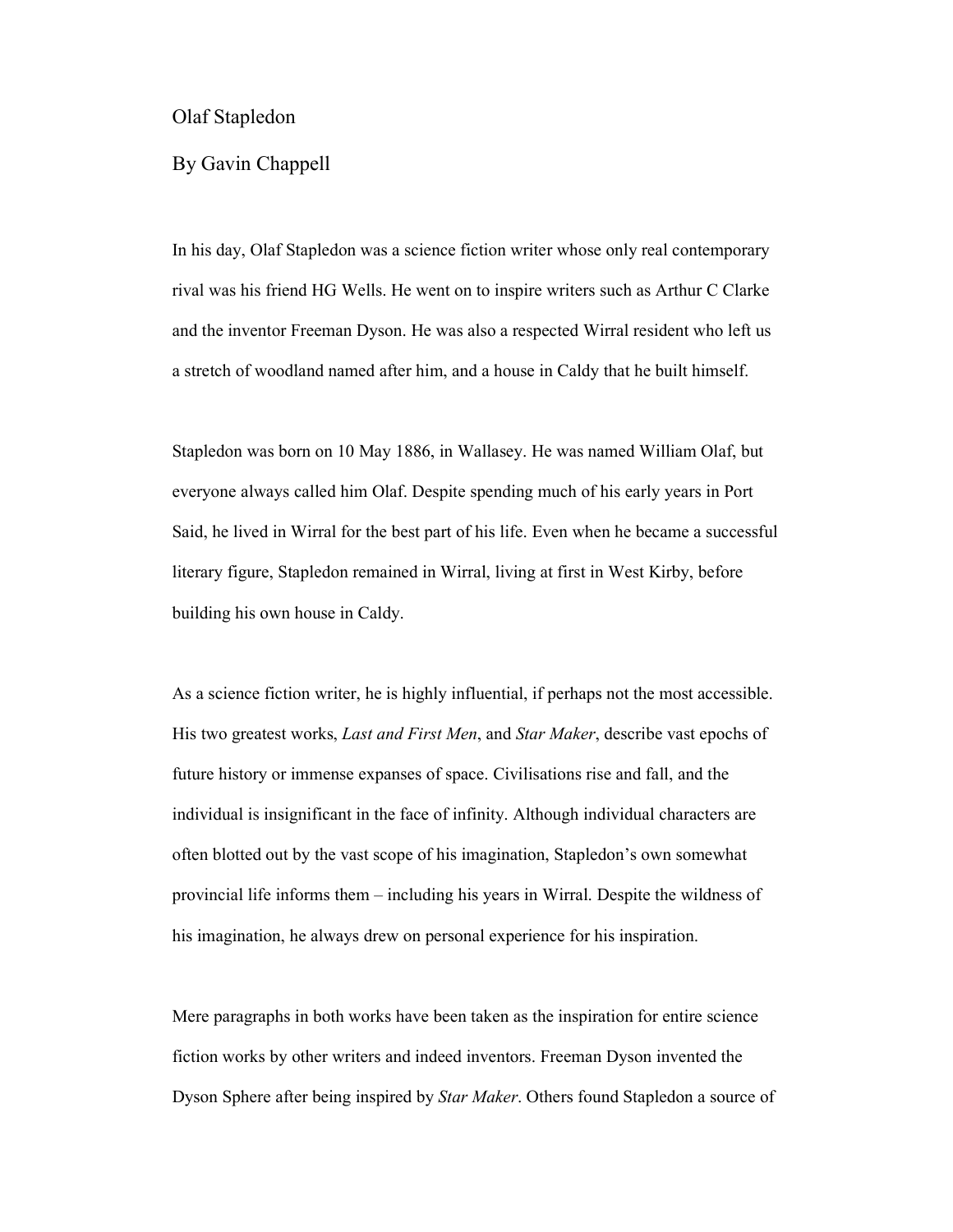negative inspiration: CS Lewis cites Stapledon, with his Socialist, agnostic (and, it has to be admitted, imperialist) view of the universe as one reason why he wrote his Christian science fiction Space Trilogy, to propagate his contrary *Weltanschauung.* Stapledon is said to have been the inspiration for the villain Professor Weston. Lewis, like JRR Tolkien, was a regular visitor to Wirral resident and fellow-Inkling Roger Lancelyn Green, but there is no evidence that Lewis and Stapledon ever met. However, in a talk given in Manchester in October 1948, Stapledon mentioned Lewis's *Space Trilogy* as one of his favourite works of science fiction.

In 1936, Stapledon gave a brief autobiographical sketch to the *Saturday Review of Literature*, in which he said that he was

*…born in the Wirral, across the water from Liverpool. The Wirral has nearly always been my headquarters. I now live at the opposite corner of the peninsula, across the water from Wales.* 

The area of his birth was Poulton-cum-Seacombe, of which he saw little, spending his first six years in Port Said in Egypt, where his father worked as the manager of a shipping firm. After Stapledon's father returned from Port Said in 1901 they moved into a house in West Kirby, 2 Marine Park. Ten years later, as the family fortunes continued to burgeon, they bought a house on Caldy Hill named Annery. From here an observer could look north across West Kirby and to the sea, and west across the Dee estuary to the mountains of Wales. Caldy Hill came to have great significance in Stapledon's work.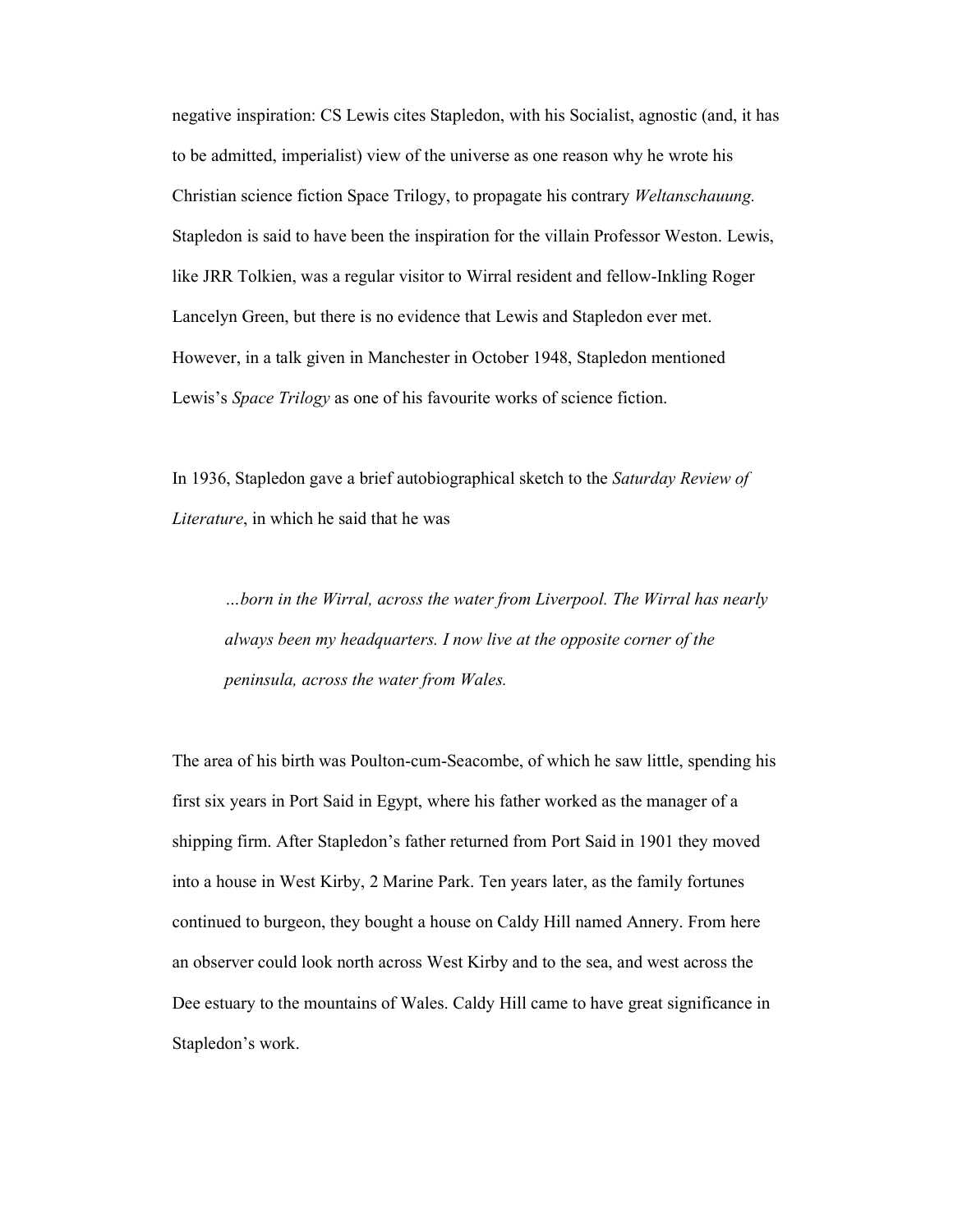Stapledon was educated in various schools in Liverpool, before going to Abbotsholme School, a utopian private school which emphasised physical fitness as much as intellectual rigour and inspired Stapledon to remain highly active for his entire life. This was followed by Baliol College, Oxford, where he graduated with an MA in 1913.

For some time after graduation, Stapledon was at a loose end as to a career. His Socialist inclinations and the inspiration provided by nearby Port Sunlight made him toy with a career as an architect. His parents discouraged him, since this would require further schooling. He worked briefly in shipping and education, with little success, by his own admission, and had his first book published, a collection of poetry entitled *Latter-Day Psalms*, before the outbreak of World War One. As a conscientious objector, he did not join up, but instead became a driver in the Friends' Ambulance Unit.

On his return from the war, Stapledon married his cousin, Agnes Miller. He had loved her since childhood. However, he was later to carry on affairs with her unenthusiastic acquiescence, and to immortalise her in *Star Maker* as "merely a useful, but often infuriating adjunct" to his personal life. They had two children, Mary (born 1920) and John (born 1923). As a wedding present Stapledon's father gave them the house on Grosvenor Avenue that appears in *Star Maker*, described as a "mean little villa" in the posthumously-published early draft known as *Nebula Maker*. It is in West Kirby, across the road from Ashton Park, on whose boating lake Stapledon sailed the model boats he enjoyed making for his children.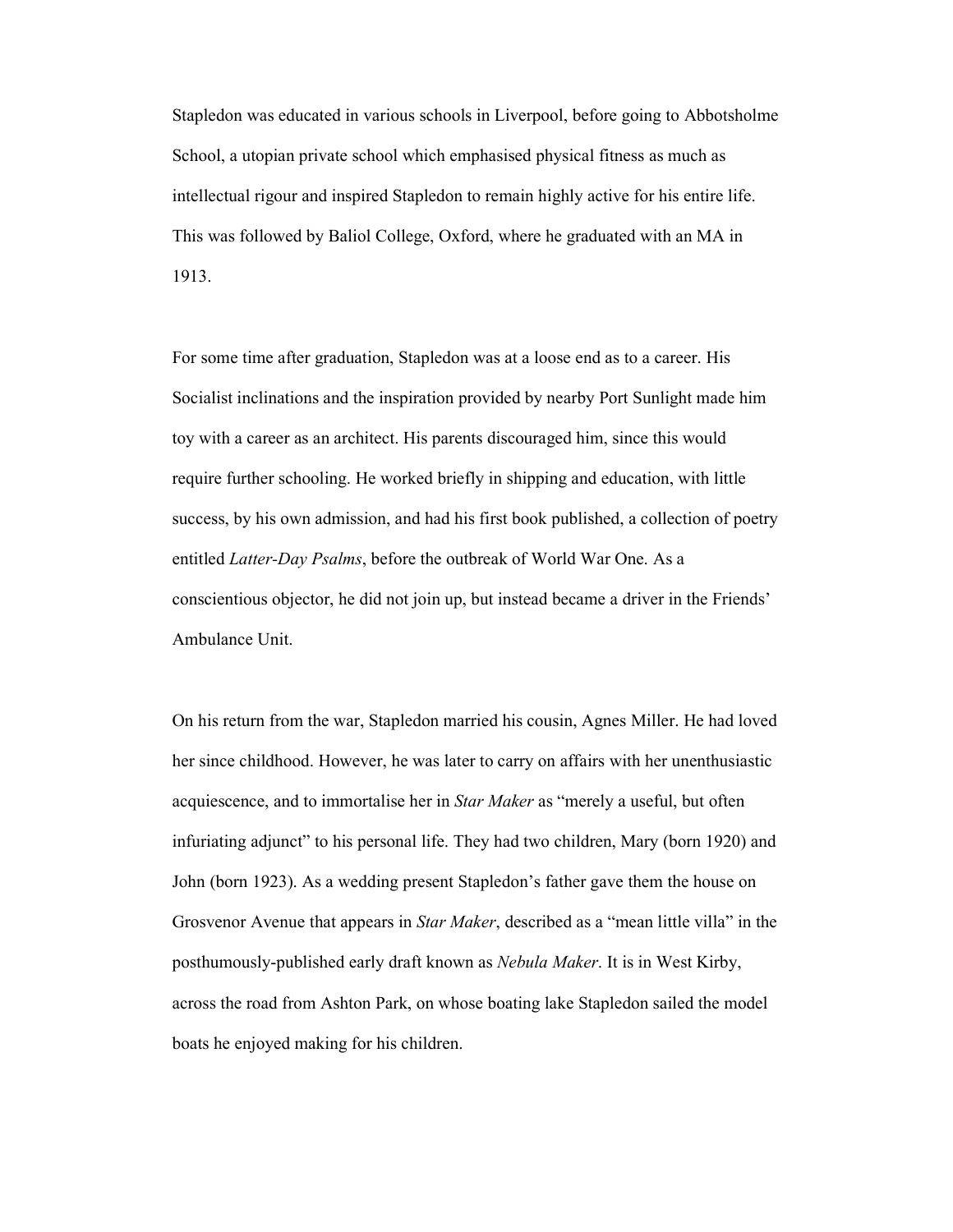After the war, Stapledon spent much of his time lecturing extramurally for the University of Liverpool and for the Workers' Educational Association (WEA). At the same time he was studying towards the Ph. D. in philosophy that he was awarded in 1925. His next book, *A Modern Theory of Ethics* (1929) was not enough to ensure him a regular post at a university, and this lack of academic success may have been on reason why he turned to writing fiction. Ironically, due to his "speculative fiction" he became the most influential philosopher Merseyside has produced.

His first novel was published in 1930. The initial inspiration for *Last and First Men* came to him while watching seals from the cliffs of Llanbadrig peninsula during a family outing to Anglesey in the summer of 1928. He later compared his Anglesey vision with the experience of "stout Cortez" in Keats's sonnet:

*Then felt I like some watcher of the skies When a new planet swims into his ken; Or like stout Cortez when with eagle eyes He star'd at the Pacific - and all his men Looked at each other with a wild surmise – Silent upon a peak in Darien.* 

The seals he saw on the rocks below were sunning themselves and squealing when the waves hit and they were drenched in spray. Their vulnerability seemed almost human to Stapledon. According to his later book *The Opening of the Eyes*, it was then that he 'had a sudden fantasy of man's whole future, aeon upon aeon of strange vicissitudes and gallant endeavours in world after world…'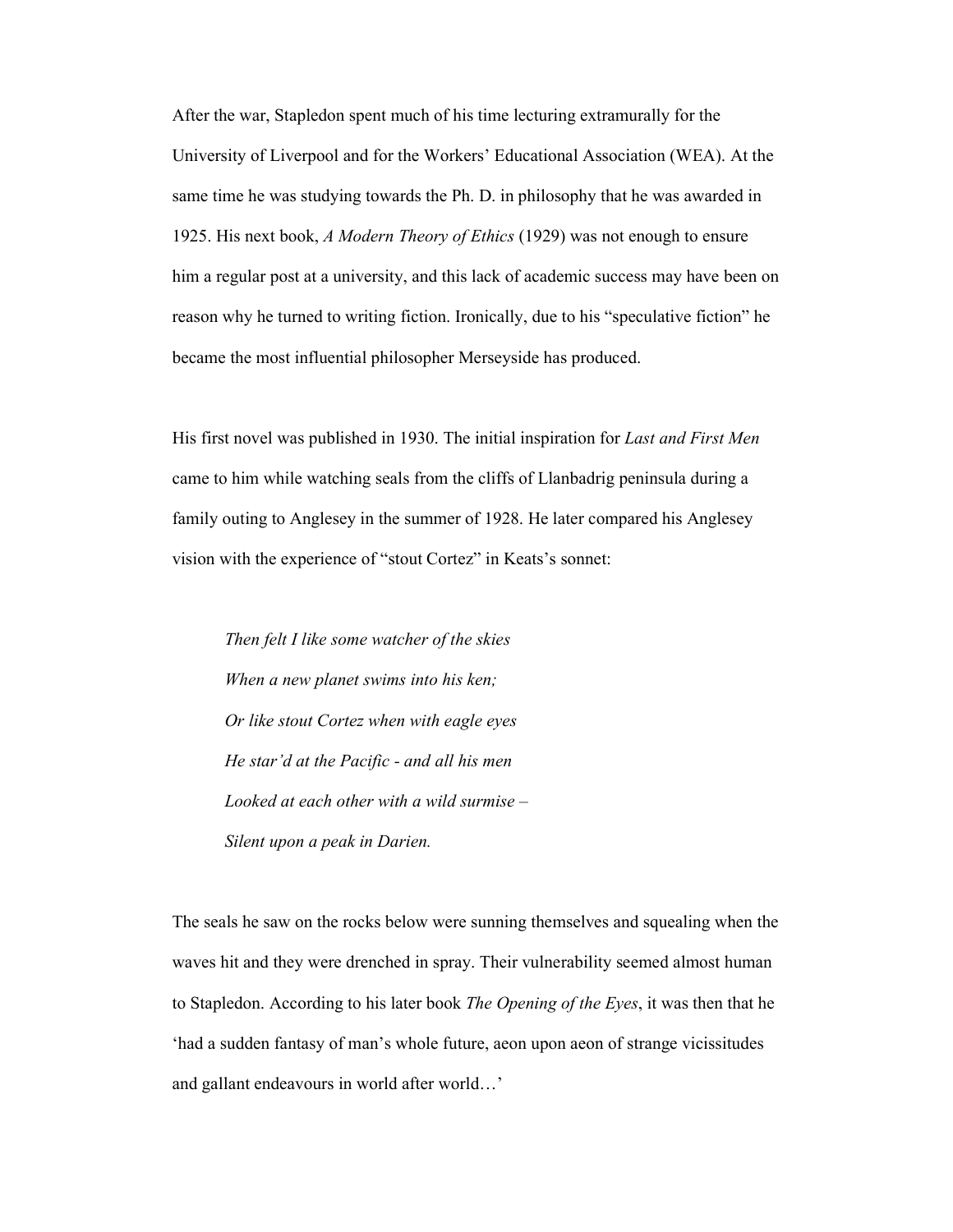The resulting work described the future history of the human race until its last days as inhabitants of Neptune, after two billion years of mutation and evolution, navigating such hazards and horrors as invasion from Mars and even 'an Americanized planet.' The Llanbadrig seals directly inspired the "fifth men," who live on Venus after Earth has become uninhabitable, and adapt to the planet's watery conditions. However, their descendants, the flying men who represent the seventh evolution of humanity, now living on Venus, were based on the seabirds of the Dee estuary, which Olaf, a keen ornithologist, studied and watched for much of his life.

Stapledon wrote *Last and First Men* in West Kirby, in an attic study at his house in Grosvenor Avenue. He would write until eleven in the morning, when he would have tea with his wife and daughter and sometimes tell them about his labours. Agnes also worked as proofreader and critic, looking through his many drafts with "devastating sanity."

*Last and First Men* was hailed as a 'masterpiece' by JB Priestley, and its sequel, *Last Men in London*, was a semi-autobiographical work examining the condition of modern man. This was followed by *Odd John*, a story of a mutant superhuman, John Wainwright, who establishes a utopian colony of other superhumans which is ultimately destroyed by normal society. This theme is reiterated yet reversed in his later work *Sirius* (1944) where a dog appears as the superior being. However, this book was preceded by Stapledon's magnum opus*.*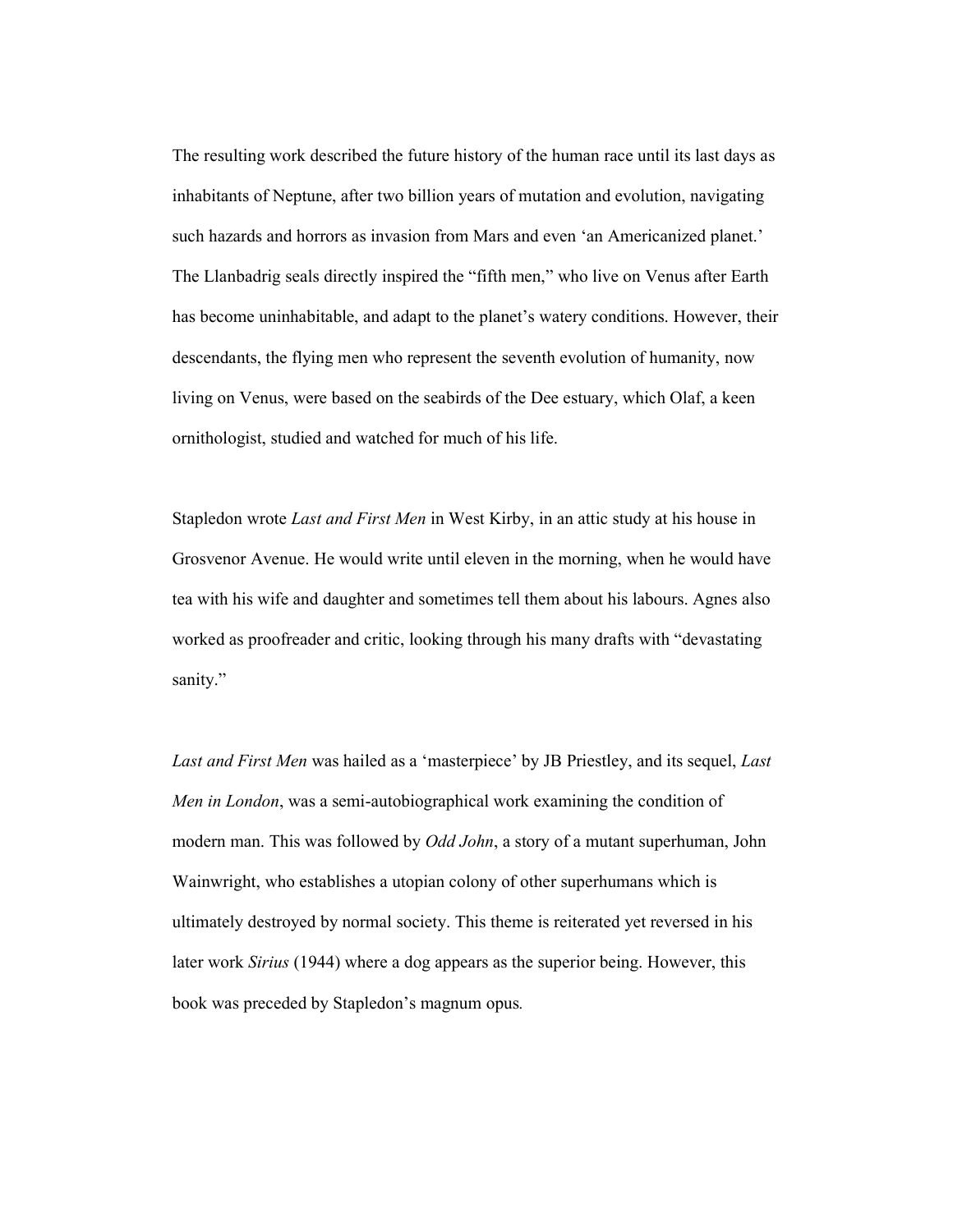*Star Maker*, which takes its reader on a journey away from Earth, out across the entire universe and back again, begins with its narrator, after a domestic argument, going up onto the hill behind his house. The bleakness of the scene echoes Dante at the beginning of the Divine Comedy, 'midway through the journey of our life.' The narrator describes the heather-clad hilltop, the suburb below, the "curtained windows" of his home, the hills, the sea. Thus far, it is autobiographical: the hill is Caldy Hill; the house is 7 Grosvenor Avenue in West Kirby. The surrounding landscape is Wirral, Wales, and the Irish Sea.

From the hilltop the narrator travels out on a mental journey across the limitless wastes of space, encountering world after world, alien race after alien race, galactic empires and worlds at war. One place he reaches is the 'other Earth,' a world very much like our own at the time of writing, the late 1930s. One place on this other Earth is described as 'a maritime country in the temperate zone, a brilliantly green peninsula<sup>'1</sup>: in fact, a parallel Wirral: perhaps the only such example in all the annals of science fiction.

On his eventual return from the immensity of infinity to the littleness of Caldy Hill, following his encounter with the super-divine Star Maker, the narrator experiences a vision of the entire world on the brink of global war. The novel ends with a description of the land below him, West Kirby and the surrounding area.

While *Last and First Men* had been hailed as a masterpiece, *Star Maker*, as Stapledon had predicted, raised "thunder on the Left and on the Right." On the political and

 1 Olaf Stapledon, *Star Maker*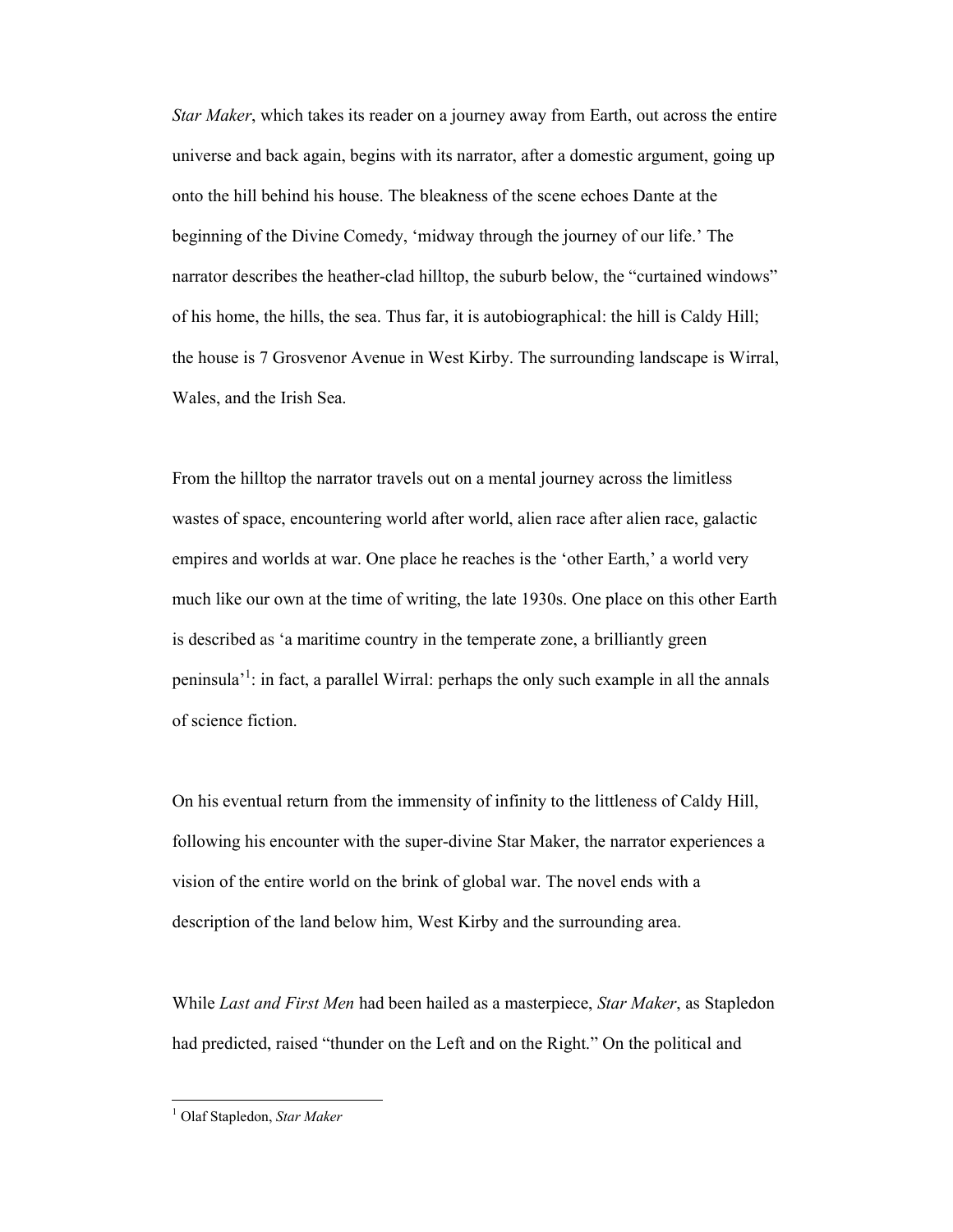religious right, CS Lewis was quick to disapprove of the book, whose depiction of an entirely amoral deity was "sheer devil-worship" to his mind.

Later works included the previously mentioned *Sirius*, and *Darkness and the Light*, which shows two alternative futures for the human race. Later works were *Death into Life*, *The Flames* and *A Man Divided*, while *The Opening of the Eyes* and *Encounters* were published posthumously. *The Opening of the Eyes* includes a chapter where the narrator goes up onto Caldy Hill, echoing the beginning of *Star Maker*, but its title 'The Heavens Declare – Nothing' suggest a bleak and entirely godless universe.

Caldy Hill was very dear to Stapledon, and he, along with Sir A V Paton and other local benefactors, was one of the people who "had the imagination and the courage to save this natural beauty spot from the builder as a heritage for the people for all time." $2$ 

In 1940, Stapledon built his own house at Simon's Field on Barton Hey Road in Caldy, where he lived until his death. In 1949 he came to international prominence, even notoriety, when his Socialist convictions led to his participation in the Soviet backed Cultural and Scientific Conference for Peace, in New York.

According to Patrick A McCarthy, to his neighbours he seemed 'a friendly fellow, rather eccentric' who apparently 'swam in the lake at all times of year.' Lakes are in short supply in West Kirby: if he swam in the boating lake in Ashton Park (or the Marine Lake, for that matter), it is no wonder he was thought of as an eccentric. His

 2 The Wirral Peninsula, Norman Ellison